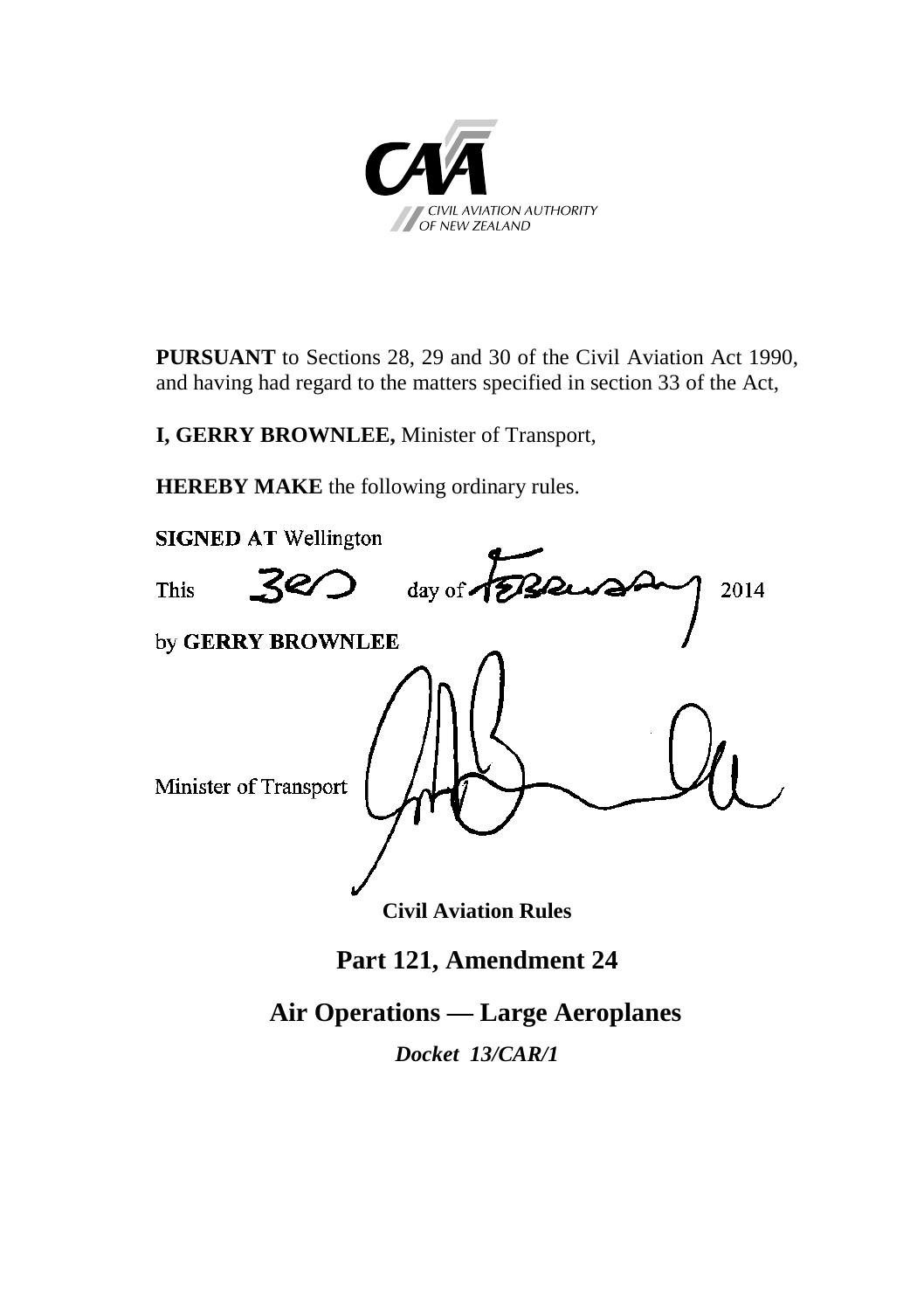# **Contents**

|         | Part 121 Air Operations - Large Aeroplanes                    | 6 |  |
|---------|---------------------------------------------------------------|---|--|
| 121.9   |                                                               |   |  |
| 121.11  |                                                               |   |  |
| 121.163 |                                                               |   |  |
| 121.535 | Flight crew operating multiple aeroplane types or variants  7 |   |  |
| 121.537 | Flight crew conducting Category II or III precision approach  |   |  |
| 121.541 |                                                               |   |  |
| 121.557 |                                                               |   |  |
| 121.567 |                                                               |   |  |
| 121.579 |                                                               |   |  |
| 121.607 |                                                               |   |  |
| 121.615 |                                                               |   |  |
|         |                                                               |   |  |
|         |                                                               |   |  |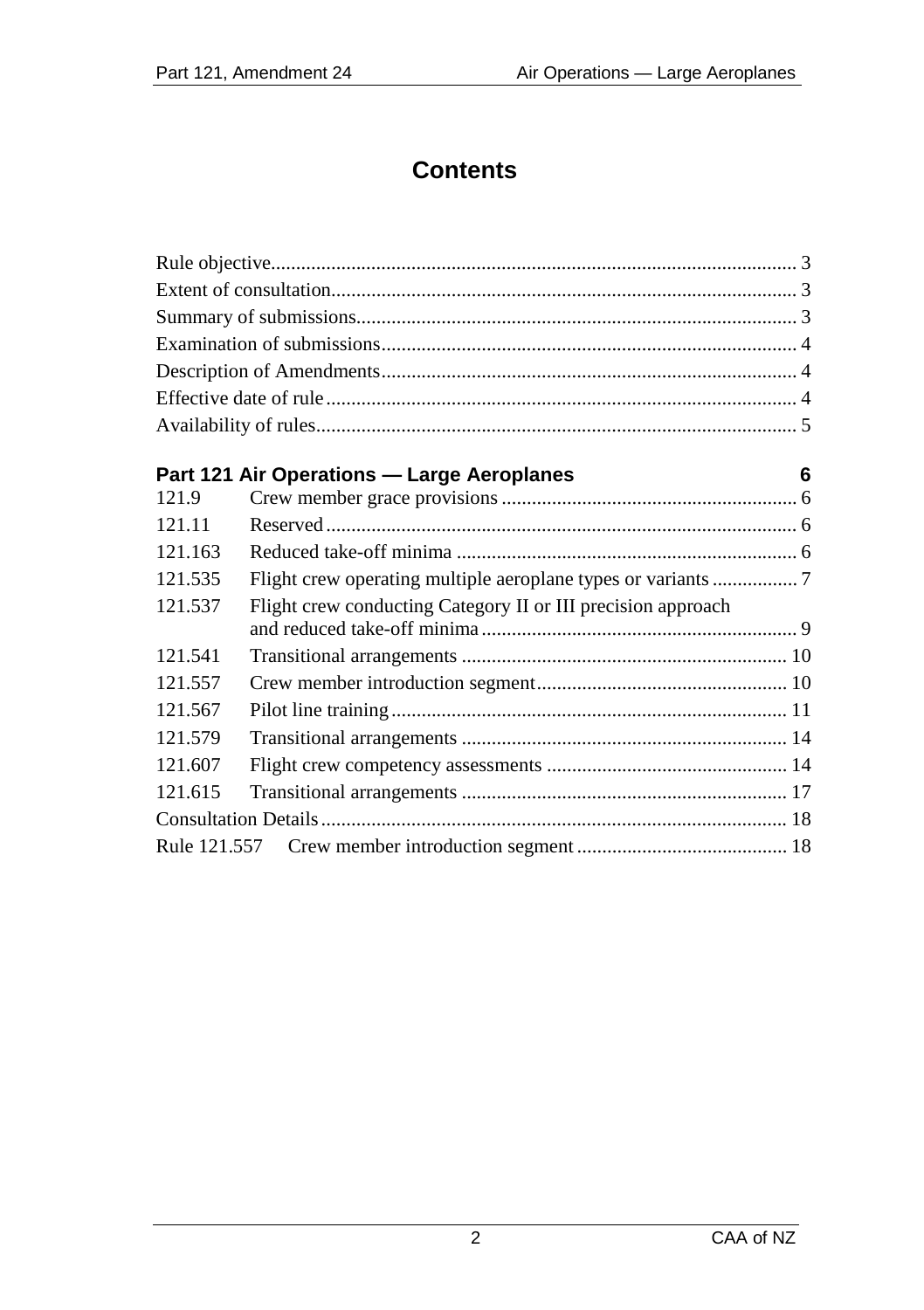# <span id="page-2-0"></span>**Rule objective**

The objective of amendment 24 to Part 121 is to clarify the intent of the rules, make editorial corrections and update the rules in line with modern drafting style.

Amendment 24 to Part 121 is constituent to NPRM 13-02 which contains amendments to the following Parts:

| Part 1   | Part 106 |
|----------|----------|
| Part 19  | Part 108 |
| Part 43  | Part 121 |
| Part 65  | Part 141 |
| Part 66  | Part 145 |
| Part 77  | Part 146 |
| Part 91  | Part 172 |
| Part 93  | Part 175 |
| Part 101 |          |

# <span id="page-2-1"></span>**Extent of consultation**

A Notice of Proposed Rulemaking, NPRM 13-02, containing the proposed changes to Part 121 and changes to other rules was issued for public consultation under Docket 13/CAR/1 on 30 May 2013.

The publication of this NPRM was notified in the Gazette, and was published on the CAA web site, on 30 May 2013.

A period of 30 days was allowed for comments on the proposed rule.

# <span id="page-2-2"></span>**Summary of submissions**

A total of 4 written submissions were received on NPRM 13-02 (2 submissions related to Part 1, one related to Part 66, and one related to Part 103).

A submission to Part 1 concerned the use of the phrase 'air operations as defined in Part 1' in rule  $121.557(d)(1)(i)$ . It is proposed that the definition of 'air operation' in Part 1 be extended to include an 'adventure aviation operation'. If the phrase were to be retained, it would mean that adventure aviation operations would count towards the 100 hours of flight time in air operations required under the rule. It is the submitter's view that adventure aviation operations should not count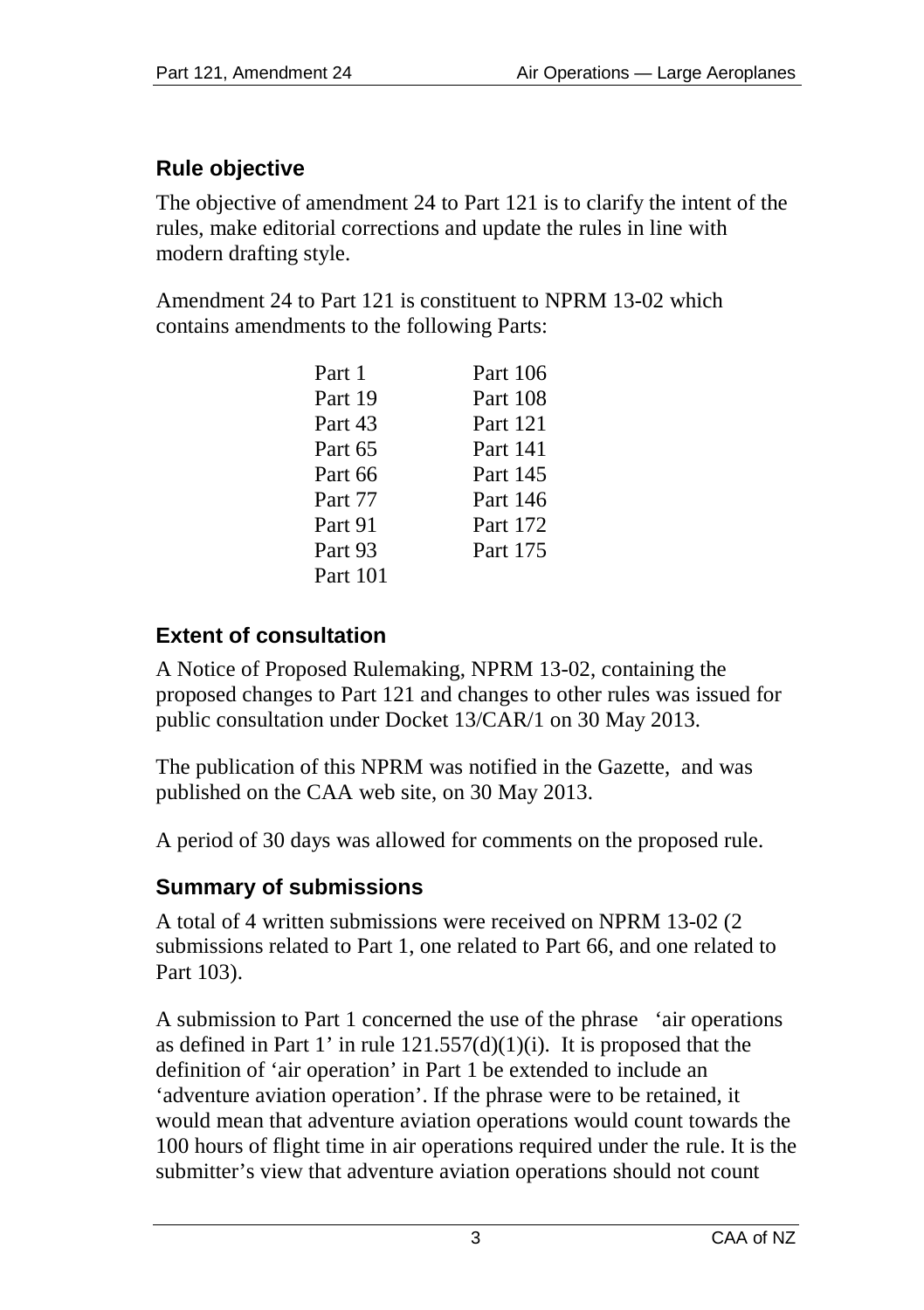towards the 100 hours of flight time experience in respect of commencing the introduction segment of the training programme.

Further internal review resulted in amendments to the proposed rule 121.557(d) by–

- removing the phrase 'at least 100 hours of flight time in air operations as defined in Part 1' (paragraph  $(1)(i)$ ):
- removing the minimum 500 hours of flight time experience as a pilot on a multi-engine aeroplane type and replacing with 'completes the certificate holder's airline pilot training programme acceptable to the Director' (paragraph (1)(ii)):
- removing paragraph (2)(ii) regarding the minimum 40 hours of instrument time:
- removing the phrase 'for air operations at night' in paragraph (3).

These later amendments are more aligned with the proposed wordings of the same rule in the earlier NPRM Docket 6/CAR/5; of which industry had been consulted on.

A detailed summary of the submission and the resulting CAA comments are provided in the "Consultation Details" section of this document.

The rule was then referred to the Minister of Transport for signing.

### <span id="page-3-0"></span>**Examination of submissions**

Submissions may be examined by application to the Docket Clerk at the Civil Aviation Authority between 8:30 am and 4:30 pm on weekdays, except statutory holidays.

### <span id="page-3-1"></span>**Description of Amendments**

The amendments to the rules in this Part are reflected by the revocation and replacement of existing rules and the revocation of rule 121.11.

### <span id="page-3-2"></span>**Effective date of rule**

Amendment 24 to Part 121 comes into force on 01 April 2014.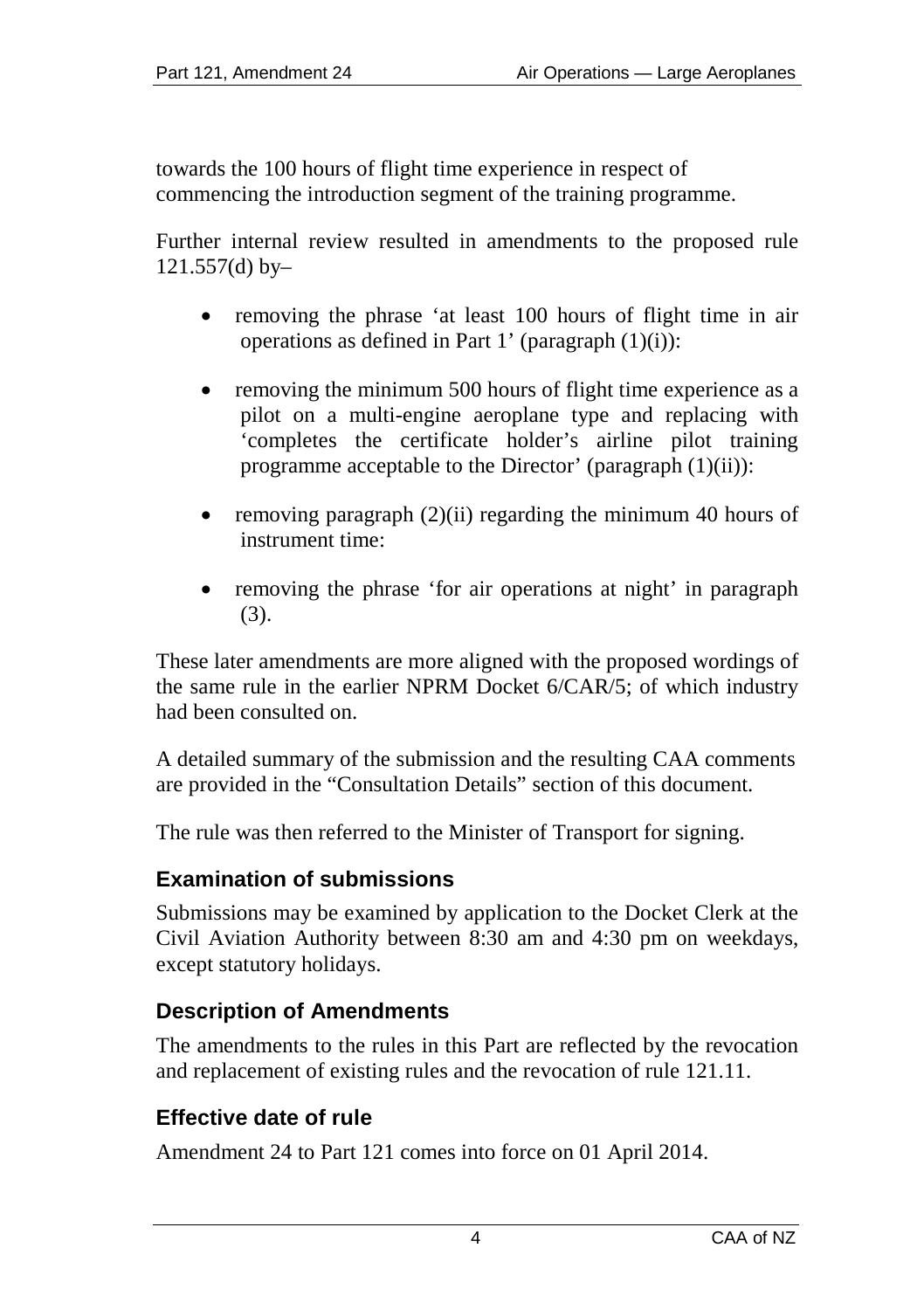## <span id="page-4-0"></span>**Availability of rules**

Civil Aviation Rules are available from–

CAA web site:<http://www.caa.govt.nz/> Freephone: 0800 GET RULES (0800 438 785)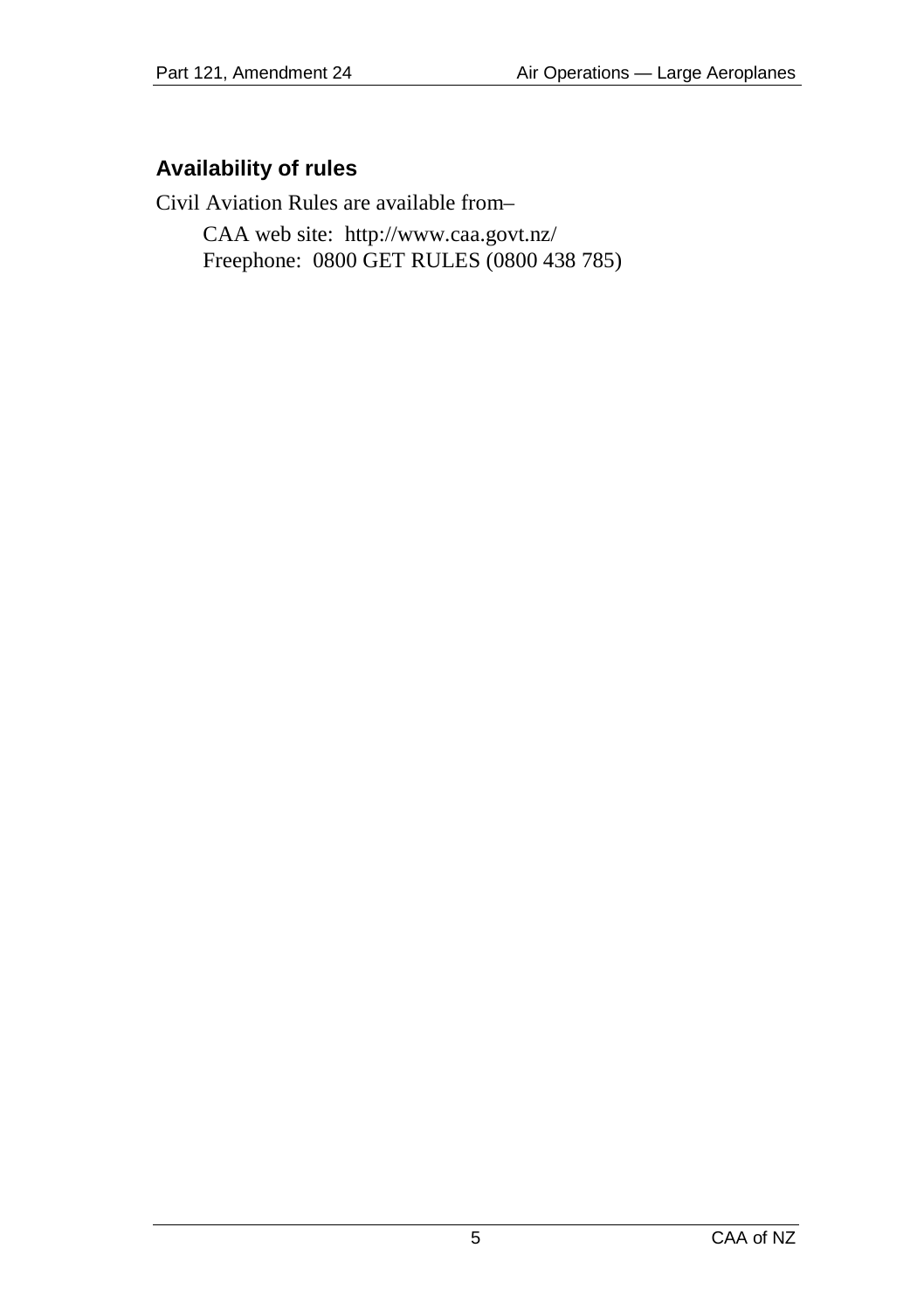# <span id="page-5-0"></span>**Part 121 Air Operations — Large Aeroplanes**

*Rule 121.9 is revoked and replaced by the following rule:*

## <span id="page-5-1"></span>**121.9 Crew member grace provisions**

If a crew member completes a test, flight check, or assessment, that is required under Subparts I, J, or M within 60 days before the date on which the test, flight check, or assessment is required, the crew member is deemed to have completed the test, flight check, or assessment on the date that it is required to be completed.

*Rule 121.11 is revoked and the rule number is reserved.* 

## <span id="page-5-2"></span>**121.11 Reserved**

*Rule 121.163 is revoked and replaced by the following rule:* 

# <span id="page-5-3"></span>**121.163 Reduced take-off minima**

(a) A holder of an air operator certificate may operate an aircraft at lower take-off minima than those prescribed in rule 91.413(f) if the certificate holder ensures that the operation is conducted in accordance with the reduced take-off minima procedure specified in the certificate holder's exposition.

- (b) The reduced take-off minima procedure must require that—
	- (1) the pilot-in-command and the second-in-command are qualified for reduced minima take-offs under rule 121.537; and
	- (2) the runway to be used has centre-line marking or centre-line lighting; and
	- (3) reduced take-off minima on the runway to be used are published in the applicable AIP; and
	- (4) if the aeroplane is a 2 engine propeller-driven aeroplane, the aeroplane is equipped with an operative auto-feather or autocoarse system; and
	- (5) the runway visibility is established using RVR; and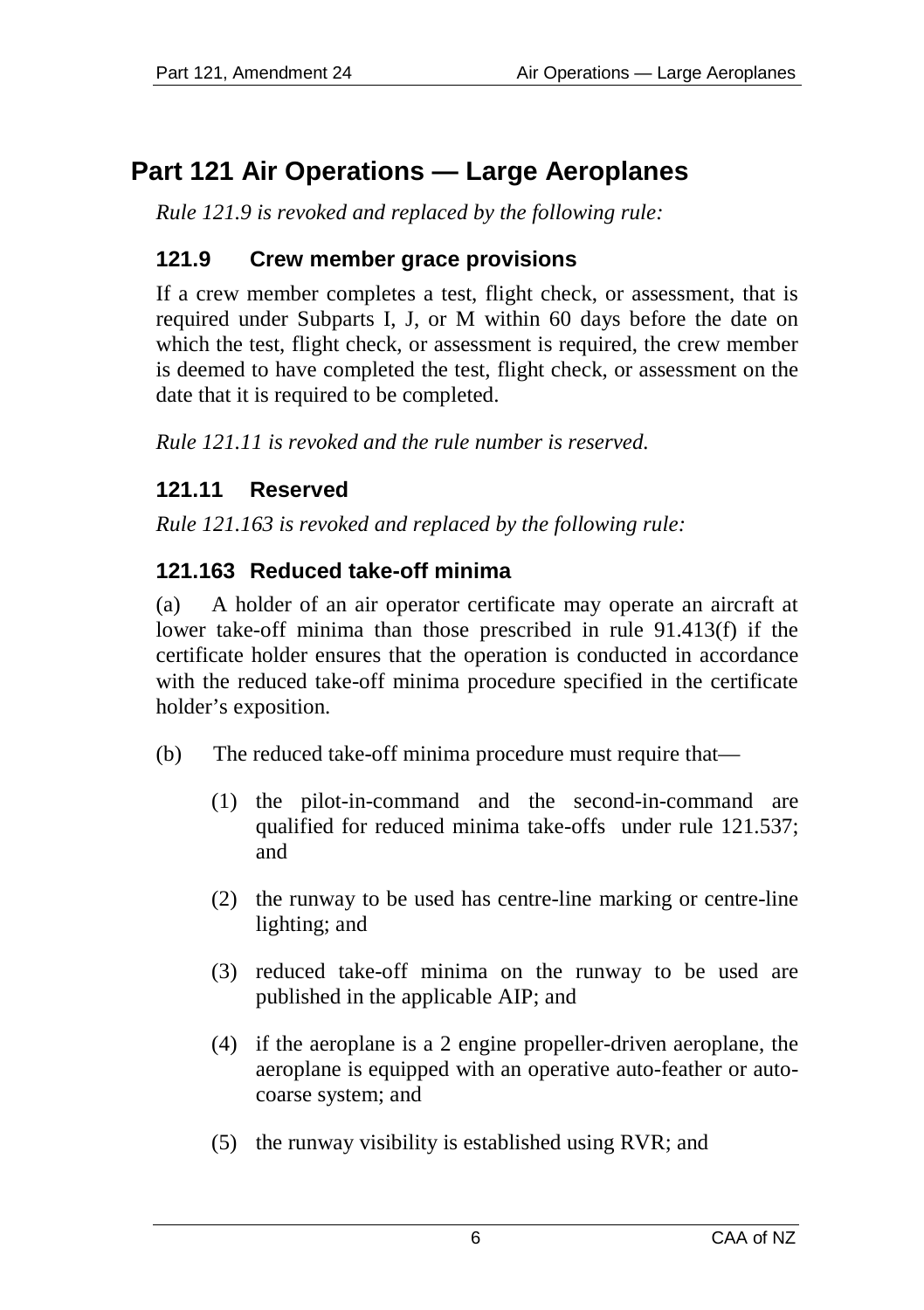(6) the method for observing and confirming that the required visibility exists for the take-off is acceptable to the Director.

*Rule 121.535 is revoked and replaced by the following rule:*

#### <span id="page-6-0"></span>**121.535 Flight crew operating multiple aeroplane types or variants**

(a) If a holder of an air operator certificate assigns a flight crew member to operate more than one aeroplane type or more than one variant of an aeroplane type, the certificate holder must—

- (1) ensure that the flight crew member is appropriately trained and qualified to operate each aeroplane type or variant; and
- (2) establish appropriate training and competency assessment procedures acceptable to the Director.

(b) The holder of an air operator certificate must ensure that the procedures required by paragraph (a)(2)provide for the following —

- (1) before the flight crew member is assigned to operate more than one aeroplane type or variant, the flight crew member has the relevant experience, taking into account the aircraft manufacturer's recommendations; and
- (2) the flight crew member has sufficient experience required on one aeroplane type or variant before beginning training for another aeroplane type or variant, taking into account the manufacturer's recommendations; and
- (3) the flight crew member who is qualified on one aeroplane type or variant is trained and qualified on another aeroplane type or variant; and
- (4) the flight crew member—
	- (i) has the applicable competency and recent flight experience requirements for each aeroplane type or variant; or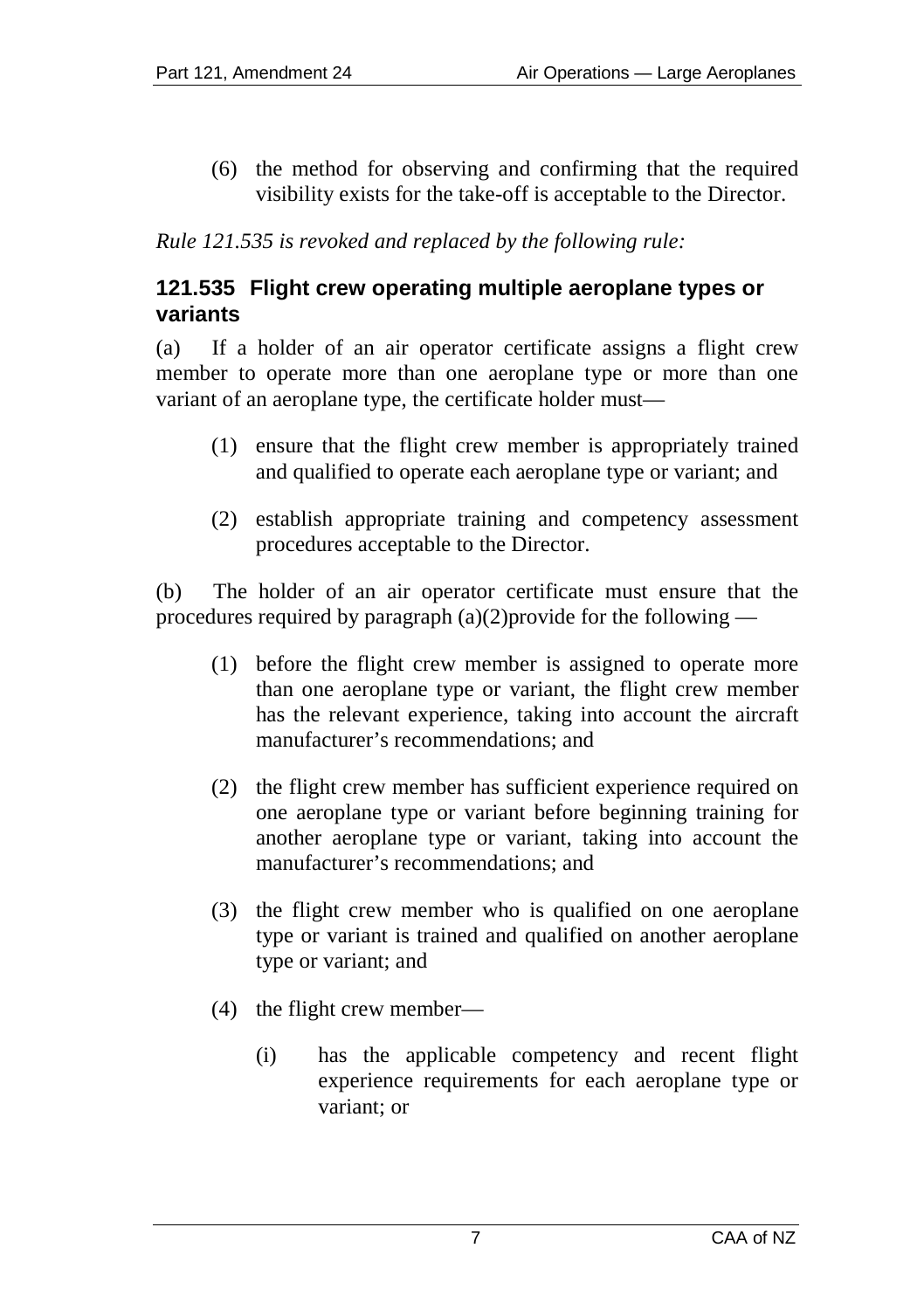- (ii) satisfactorily completes a competency assessment on one specified aeroplane type or variant that is deemed to meet the competency standard on another specified aeroplane type or variant; and
- (iii) for the purpose of paragraph (ii), the specified aeroplane types or variants must be recommended by the aeroplane manufacturer.

(c) The relevant experience referred to in paragraph (b)(1) must include the minimum flight time experience or operating cycles the flight crew member must complete in air operations to which this Part applies.

- (d) The experience referred to in paragraph  $(b)(2)$  must include—
	- (1) the minimum flight time experience or operating cycles the flight crew member must complete in the aeroplane type already flown to which this Part applies; and
	- (2) the minimum number of hours the flight crew member must complete exclusively on the new aeroplane type or variant after commencing training for the new aeroplane type or variant.

(e) The training and competency assessment procedures required by paragraph (a)(2) for the flight crew member to operate on more than 1 aeroplane type or different types of aeroplane with similar characteristics, must take into account at least the following:

- (1) the aeroplane operating procedures; and
- (2) the aeroplane systems; and
- (3) the aeroplane performance limitations; and
- (4) the aeroplane handling characteristics.

(f) Despite rule 61.37, the holder of an air operator certificate must ensure that a flight crew member other than a cruise relief pilot, assigned to act as a flight crew member on multiple aeroplane types or variants, meets—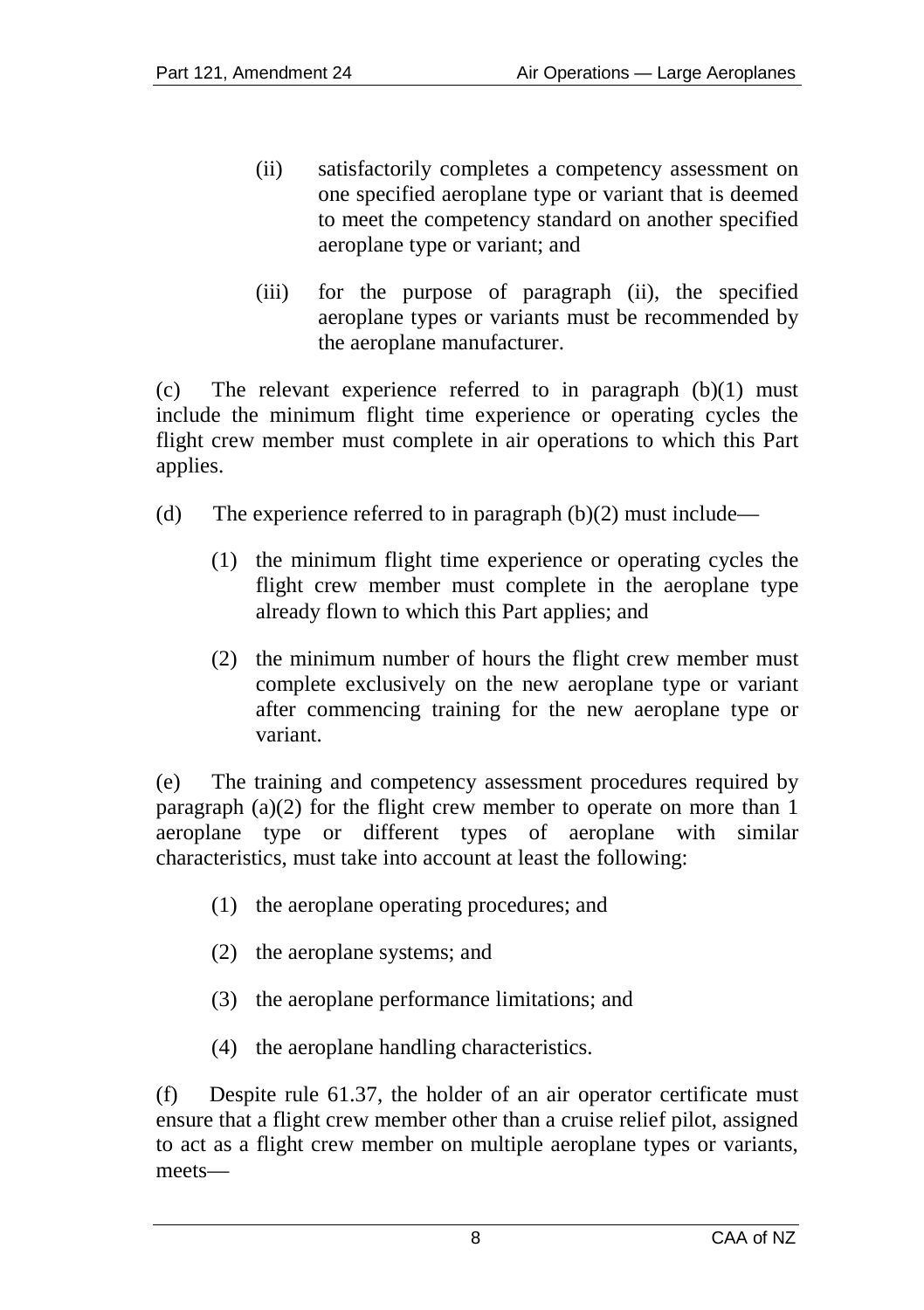- (1) the recent flight experience required by Part 61 for each aeroplane type or variant; or
- (2) the recent flight experience requirements for each aeroplane type or variant as specified in the procedures required by paragraph (a)(2).

*Rule 121.537 is revoked and replaced by the following rule:*

#### <span id="page-8-0"></span>**121.537 Flight crew conducting Category II or III precision approach and reduced take-off minima**

(a) A holder of an air operator certificate must ensure that the pilots of an aeroplane conducting an air operation under the authority of the certificate do not perform a Category II or Category III precision approach procedure, or a departure with reduced take-off minima, unless both the pilot-in-command and the pilot acting as second-in-command are qualified to perform the particular approach procedure or departure.

- (b) For the purpose of paragraph (a)—
	- (1) where the pilot-in-command is qualified only as pilot flying for the Category II or III precision approach and reduced take-off minima, the pilot-in-command must conduct the particular approach procedure and reduced take-off minima departure as pilot flying; and
	- (2) where the second-in-command is qualified only as the pilot non-flying for the Category II or III precision approach and reduced take-off minima, the pilot-in-command must conduct the particular approach procedure and reduced takeoff minima departure as pilot flying.

(c) Despite paragraph (b), the pilot of an aeroplane may perform a Category II or III precision approach procedure or a departure with reduced take-off minima as pilot flying or pilot non-flying for the particular approach and take-off if —

- (1) the pilot-in-command and the second-in-command are qualified as specified in paragraph (a); and
- (2) the pilot-in-command is—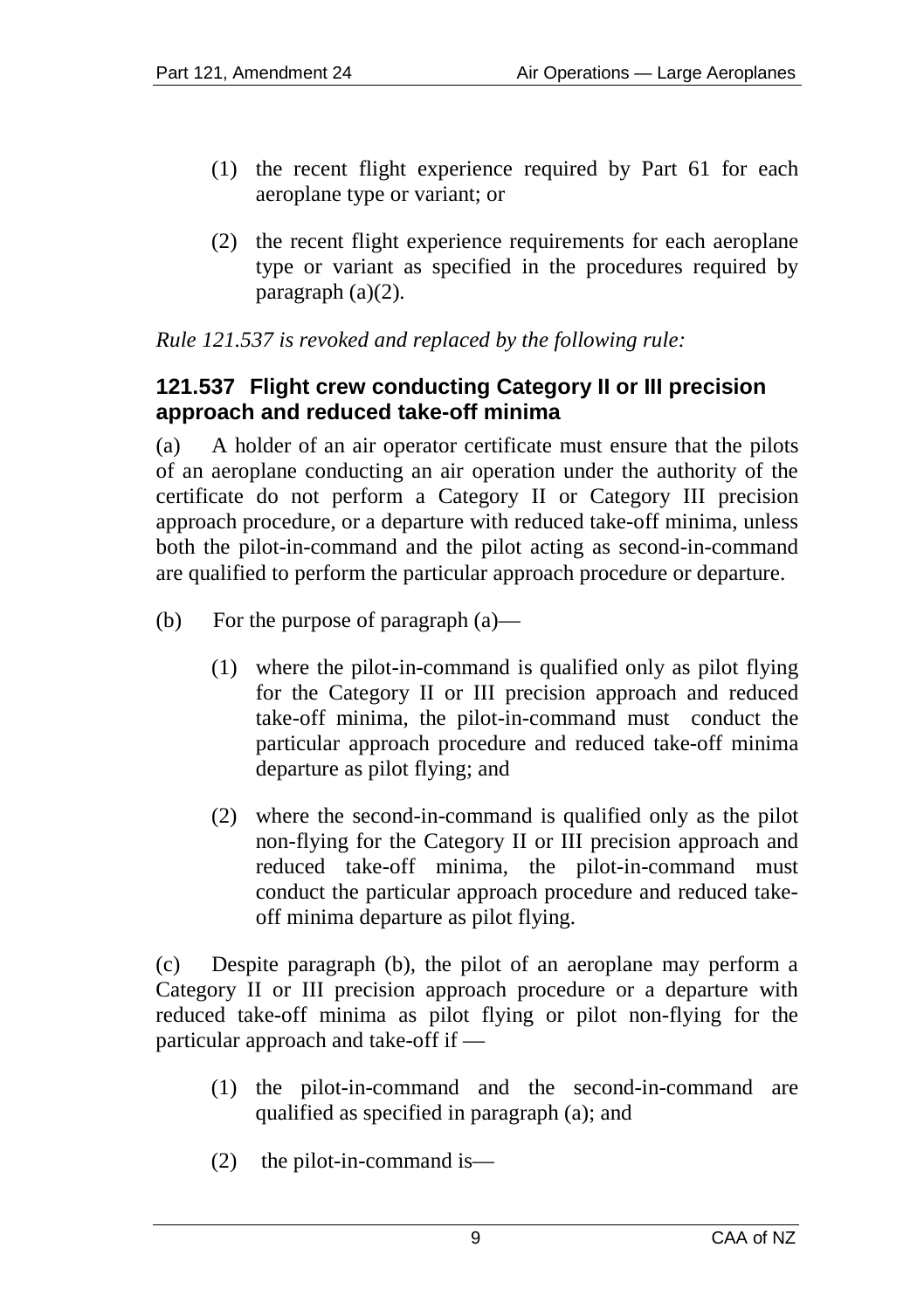- (i) a line supervisory pilot qualified as specified in rule 121.517; or
- (ii) a pilot instructor qualified as specified in rule 121.519; or
- (iii) a flight examiner qualified as specified in rule 121.521.

*Rule 121.541 is revoked and replaced by the following rule:*

#### <span id="page-9-0"></span>**121.541 Transitional arrangements**

(a) The following rules do not apply to the holder of an air operator certificate until 6 September 2014:

- (1) rule 121.517(4):
- (2) rule 121.523(a)(4):
- (3) rule 121.525(2):
- (4) rule 121.529(2):

(b) Rule 121.519(4) does not apply to the holder of an air operator certificate until 6 September 2014 provided that the holder continues to comply with rule 121.585(4) that was in force on 5 September 2012.

(c) Rule 121.521(4) does not apply to the holder of an air operator certificate until 6 September 2014 provided that the holder continues to comply with rule 121.583(5) that was in force on 5 September 2012.

*Rule 121.557 is revoked and replaced by the following rule:*

# <span id="page-9-1"></span>**121.557 Crew member introduction segment**

(a) Subject to paragraphs (b) and (c), a holder of an air operator certificate must ensure that a pilot or flight attendant who is not qualified and currently serving as a crew member in an air operation under the authority of the certificate, completes the introduction segment of the training programme required by rule 121.553, and in accordance with the syllabus required by rule 121.555.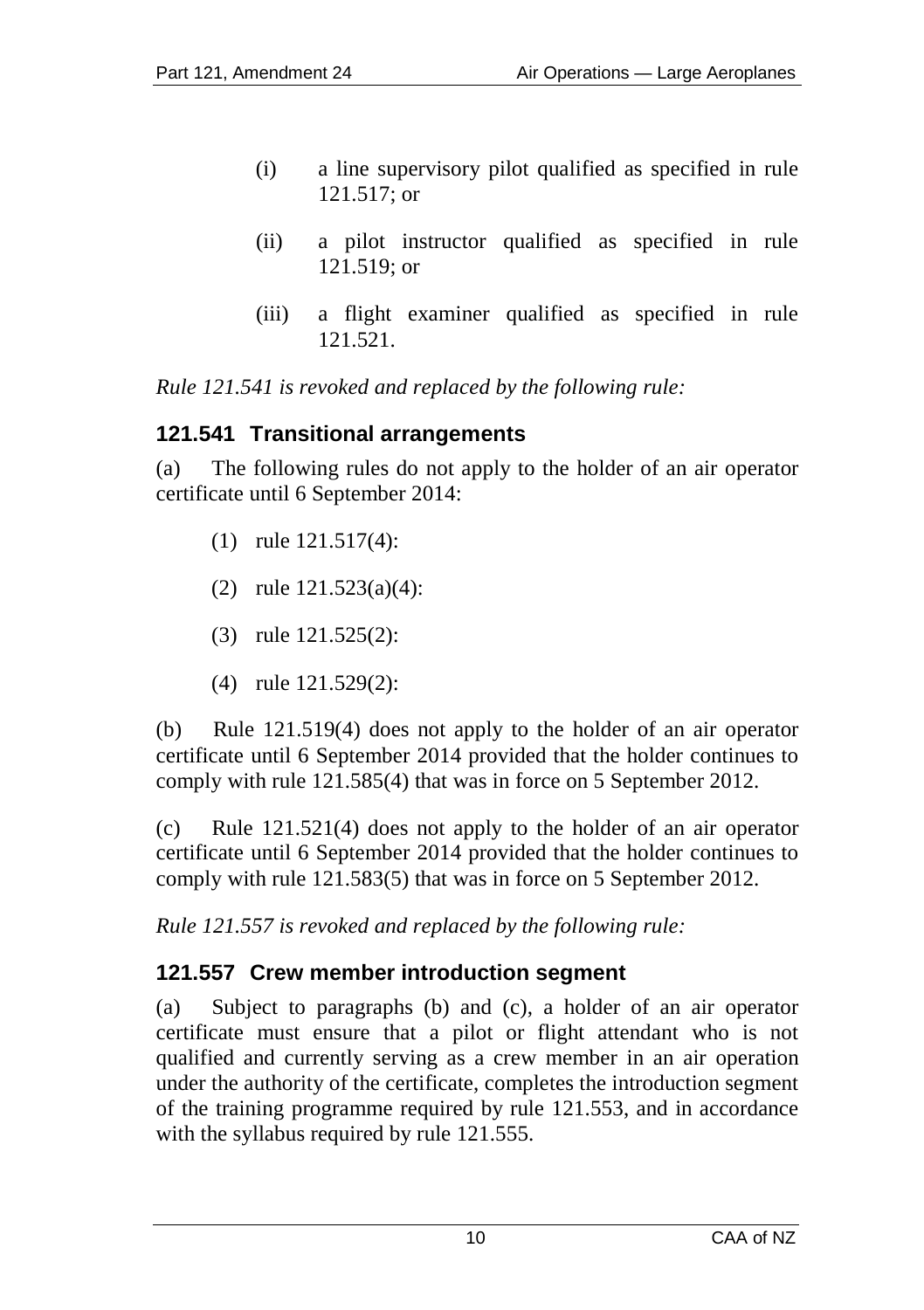(b) The certificate holder may, with prior acceptance of the Director, vary the syllabus of the introduction segment of the training programme in the holder's exposition for a crew member if details of the variation and the reasons for the variation are recorded and certified in the crew member's record of training.

(c) The certificate holder must ensure that the introduction segment of the training programme includes training on human factors, and crew resource management.

(d) A pilot may not commence an introduction segment of the training programme under paragraph (a) unless the pilot—

- (1) has acquired at least 500 hours of flight time experience as pilot; or
- (2) completes the certificate holder's airline pilot training programme acceptable to the Director; and
- (3) holds a current instrument rating; and
- (4) has acquired at least 25 hours of night flight time experience as pilot.

*Rule 121.567 is revoked and replaced by the following rule:*

### <span id="page-10-0"></span>**121.567 Pilot line training**

(a) A holder of an air operator certificate must ensure that a pilot, other than a cruise relief pilot, who under rule 121.557 completes the introduction segment, or under rule 121.559 completes the transition segment, or under rule 121.561 completes the upgrade segment of the training programme required by rule 121.553—

- (1) completes a competency assessment under Subpart J before commencing the pilot line training specified in paragraph (b); and
- (2) completes the pilot line training specified in paragraph (b).

(b) The pilot line training required by paragraph  $(a)(2)$  must comprise of—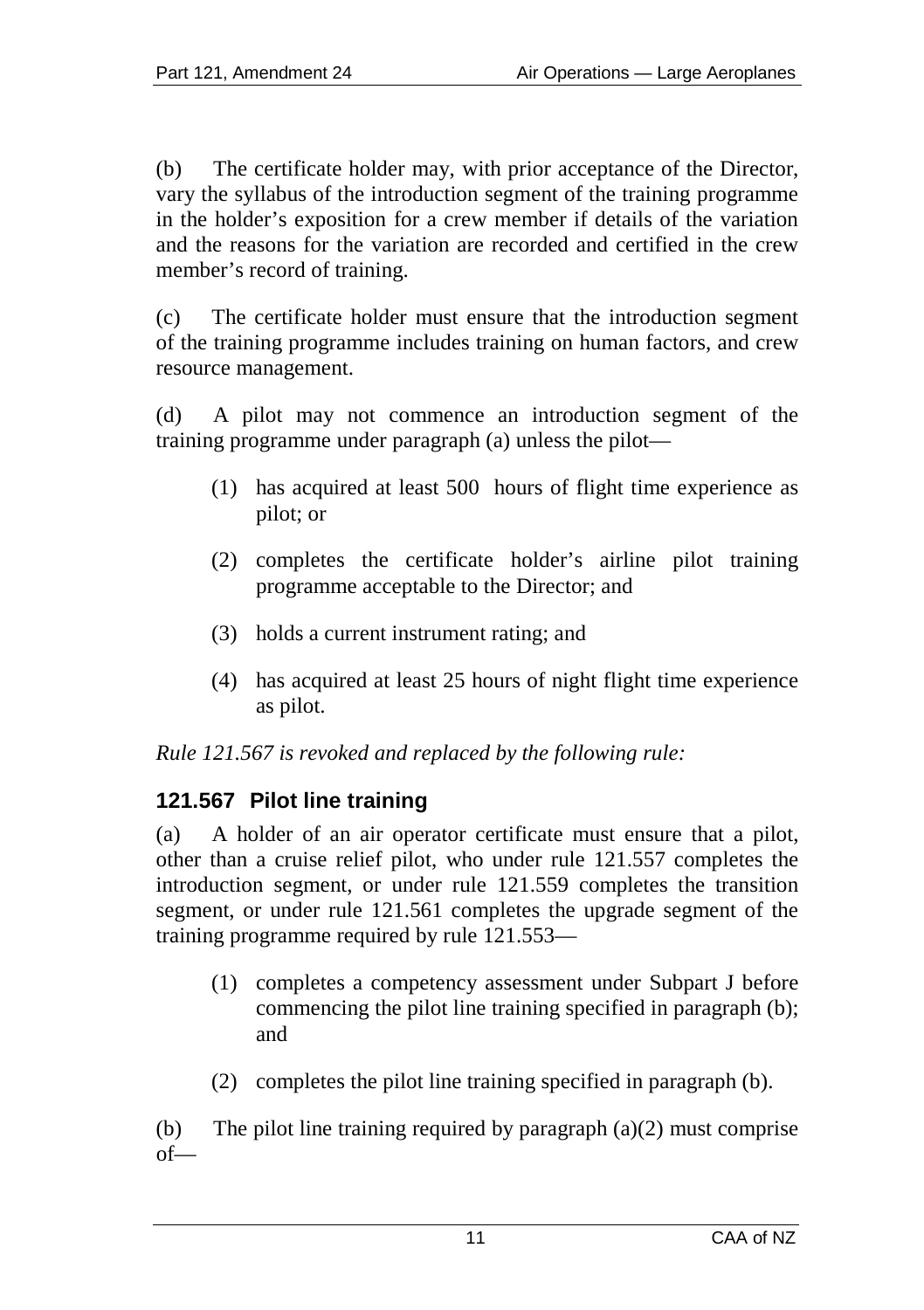- (1) following introduction training segment—
	- $(i)$  for multi-engine turboprop powered aeroplanes  $-20$ hours including 10 take-offs and landings of which at least 6 take-offs and landings must be as pilot flying; and
	- (ii) for turbojet and turbofan powered aeroplanes 25 hours including 10 take-offs and landings of which at least 6 take-offs and landings must be as pilot flying; and
	- (iii) for all aeroplanes, including those referred to in paragraphs (i) and (ii)  $-4$  operating cycles of which at least 2 must be as pilot flying:
- (2) following the transition or upgrade training segment—
	- $(i)$  for multi-engine, turboprop powered aeroplanes  $-12$ hours including 10 take-offs and landings of which at least 6 take-offs and landings must be as pilot flying; and
	- (ii) for turbojet and turbofan powered aeroplanes 20 hours including 10 take-offs and landings for the pilot-in-command of which 6 take-offs and landings must be as pilot flying; or 10 hours including 10 takeoffs and landings for second-in-command of which 6 take-offs and landings must be as pilot flying; and
	- (iii) for all aeroplanes, including those referred to in paragraphs  $(i)$  and  $(ii) - 4$  operating cycles of which at least 2 must be as pilot flying.
- (c) The pilot line training specified in paragraph (b) must be—
	- (1) acquired in an aeroplane conducting an air operation; and
	- (2) conducted under the supervision of an instructor—
		- (i) who meets the requirements referred to in rule 121.519; or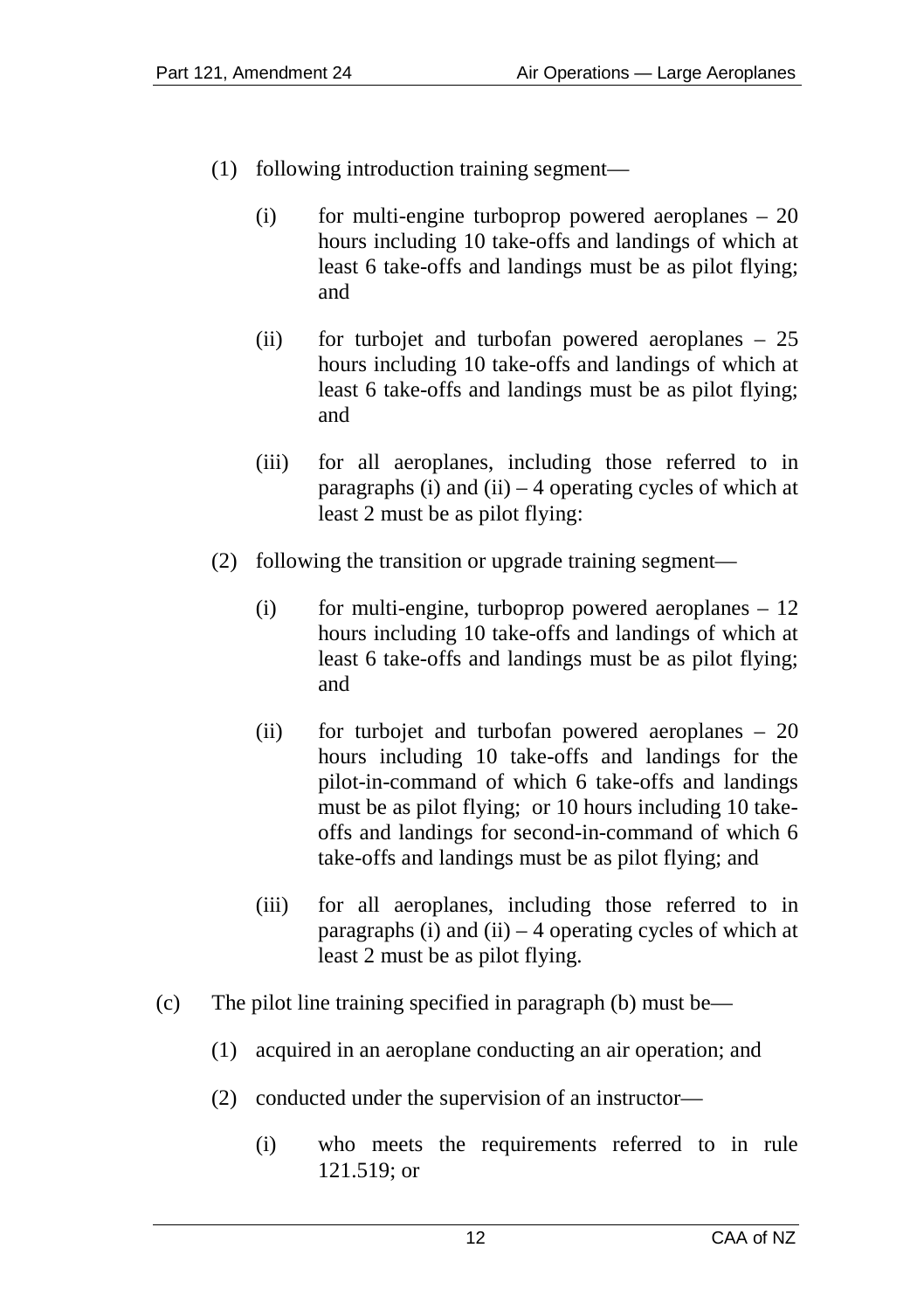(ii) who is approved by the Director to conduct specific training for the introduction of a new aeroplane type.

(d) For the purpose of paragraph  $(c)(1)$ , the pilot instructor required by paragraph  $(c)(2)$ —

- (1) must act as pilot-in-command at all times; and
- (2) must occupy a pilot station when supervising a pilot undergoing line training for a second-in-command position; and
- (3) must occupy a pilot station when supervising a pilot undergoing line training for a pilot-in-command position, until the pilot acquiring the experience has—
	- (i) made at least 2 take-offs and landings as pilot flying in the aeroplane type for which the pilot-in-command qualification is required; and
	- (ii) demonstrated to the pilot instructor the ability to perform the duties of a pilot-in-command for that aeroplane type; and
- (4) may occupy the observer's seat if the requirements of paragraph (3) are met.

(e) A holder of an air operator certificate must ensure that a cruise relief pilot, completes the introduction segment referred to in rule 121.557, or completes the transition segment referred to in rule 121.559—

- (1) completes a competency assessment under Subpart J before commencing the pilot line training specified in paragraph (b); and
- (2) completes at least 6 operating sectors as a cruise relief pilot occupying either pilot station; and
- (3) completes a route check under Subpart J following the pilot line training specified in paragraph (2).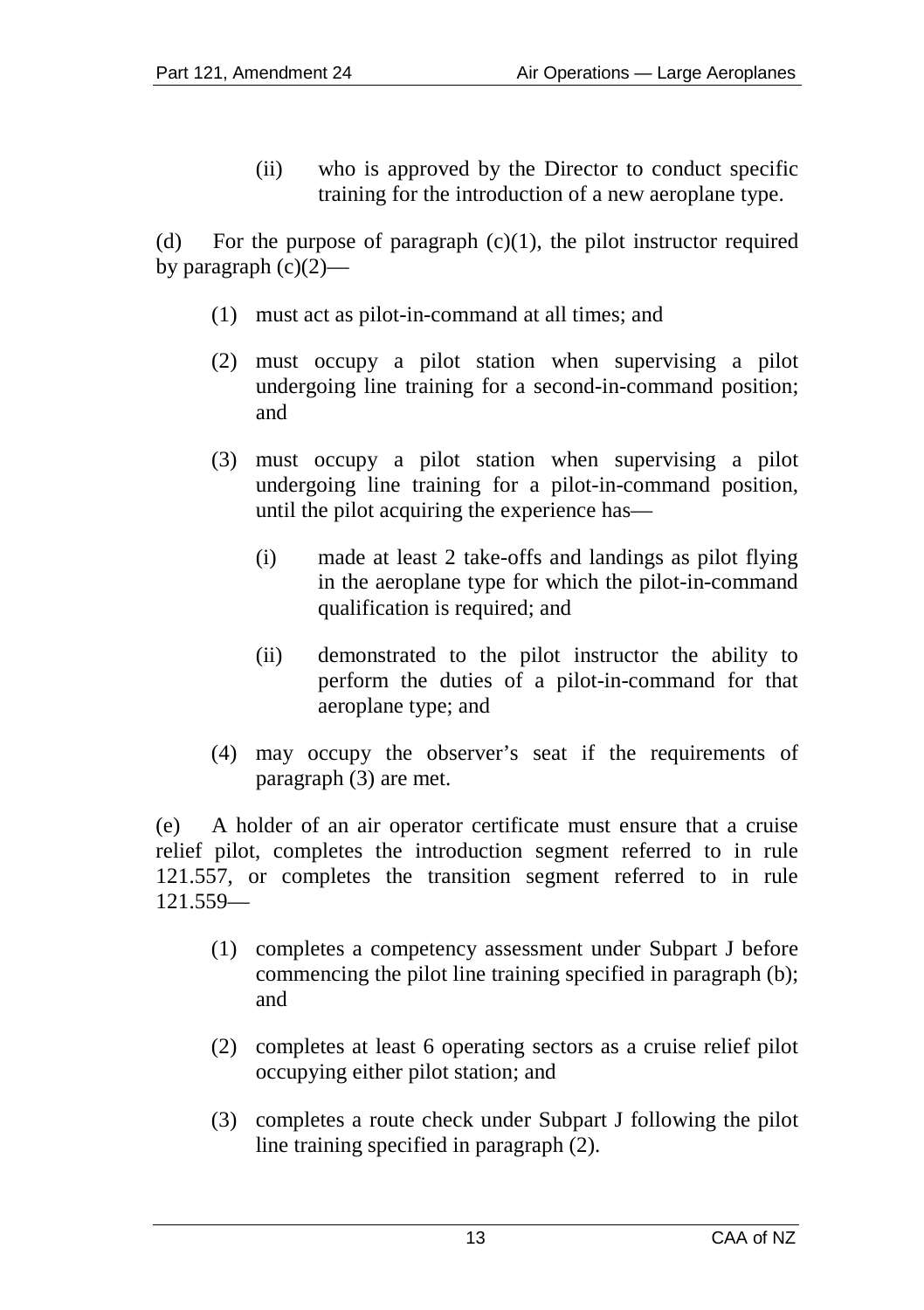(f) The pilot line training required by paragraph  $(e)(2)$  for a cruise relief pilot must be conducted—

- (1) under the supervision of a pilot instructor who meets the requirements referred to in rule 121.519; and
- (2) on air operations in the particular aeroplane type that the training relates to.

*Rule 121.579 is revoked and replaced by the following rule:*

#### <span id="page-13-0"></span>**121.579 Transitional arrangements**

The following rules do not apply to the holder of an air operator certificate until 6 September 2014:

- (1) 121.553(d):
- (2) 121.555(b)(8):
- (3) 121.557(c):
- (4) 121.559(b)(3):
- (5) 121.561(b)(1):
- (6) 121.563(d):
- (7) 121.573(2).

*Rule 121.607 is revoked and replaced by the following rule:*

### <span id="page-13-1"></span>**121.607 Flight crew competency assessments**

A holder of an air operator certificate must ensure that—

(1) each pilot acting as pilot-in-command of an aeroplane conducting an air operation under the authority of the certificate has, within the immediately preceding 12 months, passed a route check conducted in an aeroplane including an aerodrome proficiency check that is administered by a flight examiner and that—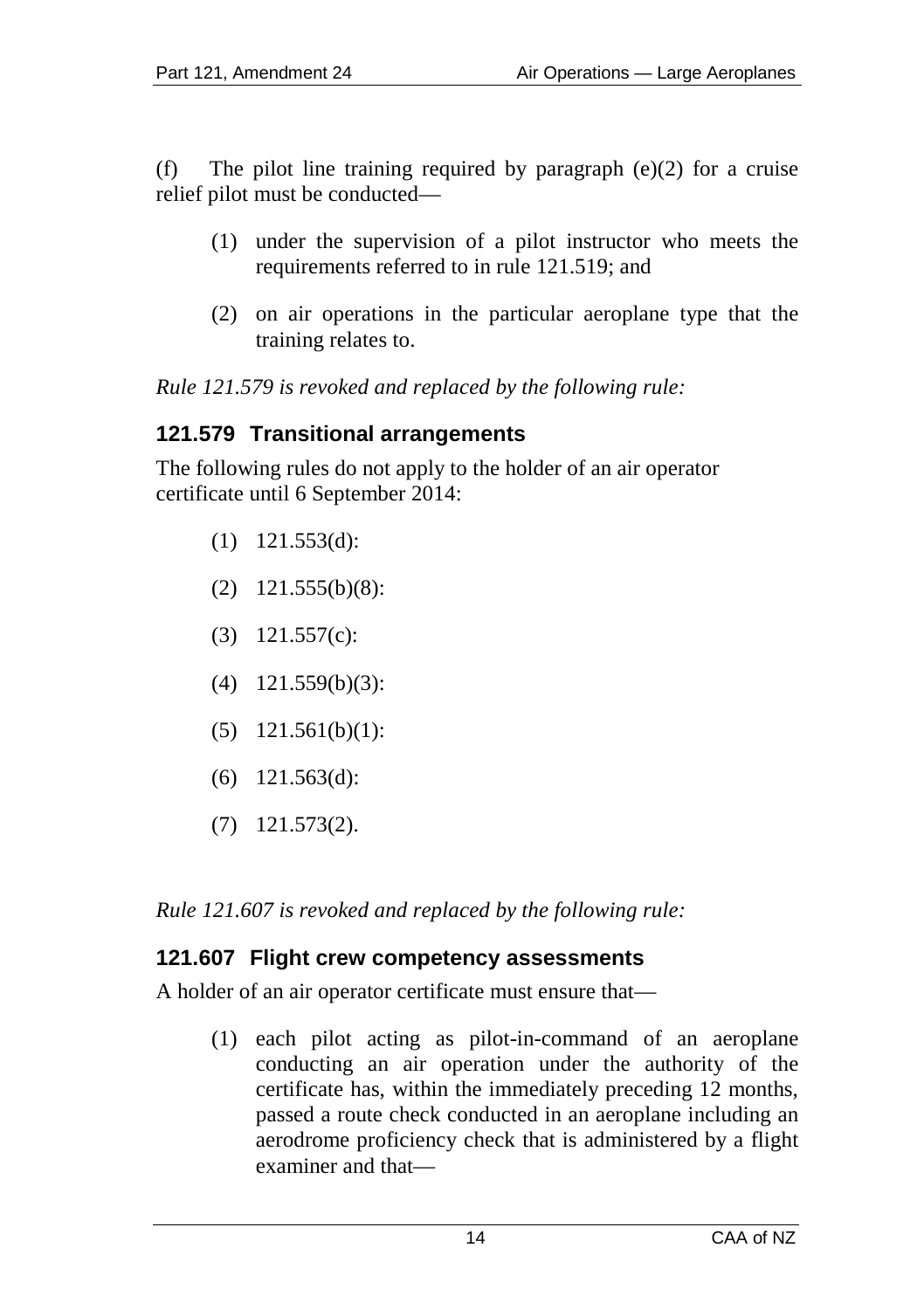- (i) consists of at least 1 flight over 1 route segment and 1 or more landings at aerodromes representative of the operations to be flown; and
- (ii) establishes that the pilot can satisfactorily perform the duties and responsibilities of a pilot-in-command of an aeroplane performing an air operation appropriate to the type of air operations authorised by the certificate holder's operations specifications; and
- (2) each pilot acting as a flight crew member of an aeroplane conducting an air operation under VFR has, within the immediately preceding 12 months, successfully completed a competency assessment administered by a flight examiner that covers—
	- (i) procedures, including emergency procedures; or
	- (ii) the pilot's flying skills in an aeroplane type normally used by the pilot in an air operation; and
	- (iii) human factors and crew resource management; and
- (3) each pilot acting as a flight crew member of an aeroplane conducting an air operation under IFR has, within the immediately preceding 6 months, successfully completed a competency assessment administered by a flight examiner that—
	- (i) covers procedures, including emergency procedures, appropriate to the equipment fitted to the aeroplane and to the type of operations to which the pilot is assigned by the certificate holder; and
	- (ii) includes human factors and crew resource management; and
- (4) each pilot acting as a flight crew member of an aeroplane conducting an air operation has, within the immediately preceding 12 months, successfully completed a written or oral test of the pilot's knowledge of the following: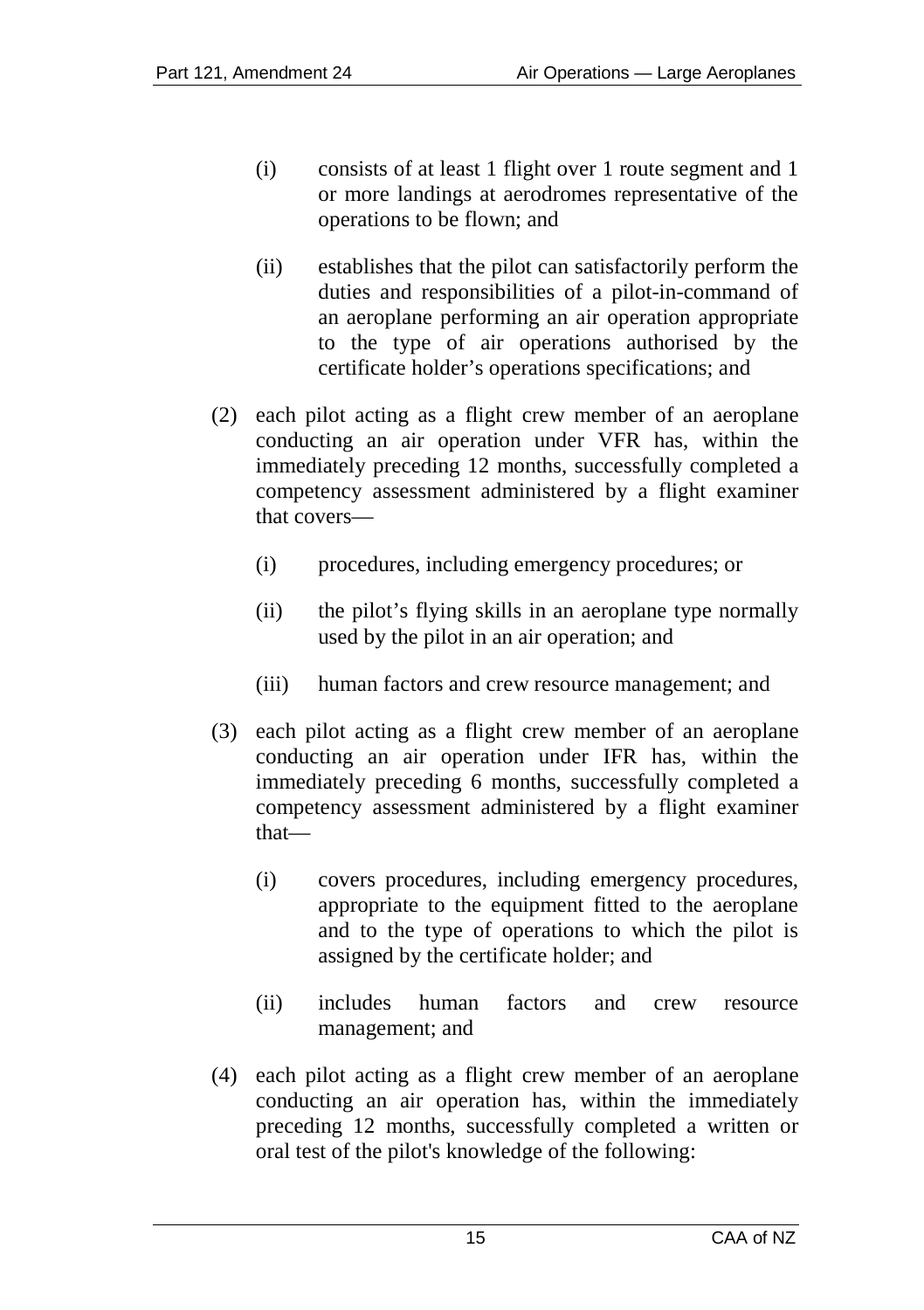- (i) the relevant Civil Aviation Rules:
- (ii) the certificate holder's operations specifications and exposition:
- (iii) the aeroplane systems, performance, operating procedures, and the content of the flight manual for each aeroplane type normally flown by the pilot:
- (iv) navigation, air traffic control, and meteorology:
- (v) special flight operations as appropriate to the type of operation normally conducted by the pilot:
- (vi) new equipment, procedures, and techniques:
- (vii) location and operation of emergency equipment fitted to an aeroplane of the type normally flown by the pilot; and
- (5) each flight engineer acting as a flight crew member of an aeroplane conducting an air operation has, within the immediately preceding 12 months, completed a competency assessment administered by a flight engineer examiner that covers procedures, including emergency procedures, human factors, and crew resource management appropriate to the equipment fitted to the aeroplane and to the type of operations to which the flight engineer is assigned by the certificate holder; and
- (6) each flight engineer acting as a flight crew member of an aeroplane conducting an air operation has, within the immediately preceding 12 months, successfully completed a written or oral test of the flight engineer's knowledge of the following:
	- (i) the relevant Civil Aviation Rules:
	- (ii) the certificate holder's operations specifications and exposition: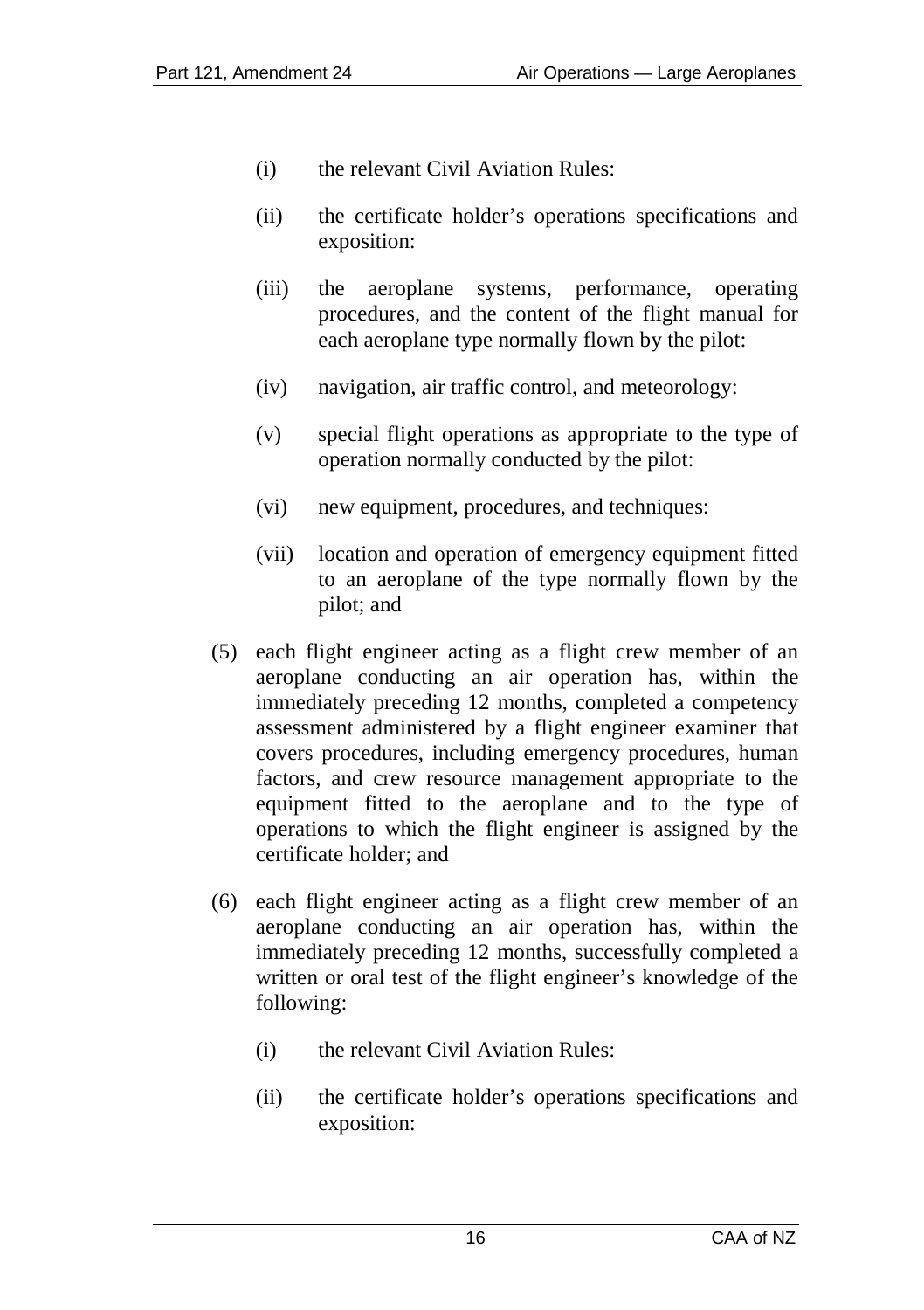- (iii) the aeroplane systems, performance, operating procedures, and the content of the flight manual for each aeroplane type that the flight engineer is normally assigned to:
- (iv) special flight operations that are appropriate to the type of operation that the flight engineer is normally assigned to:
- (v) new equipment, procedures, and techniques.

*Rule 121.615 is revoked and replaced by the following rule:*

### <span id="page-16-0"></span>**121.615 Transitional arrangements**

(a) The following rules do not apply to the holder of an air operator certificate until 6 September 2014:

- (1) rule 121.607(3)(ii):
- (2) rule 121.609(2):
- (3) rule 121.611(4).

(b) Rule 121.607(2)(iii) does not apply to the holder of an air operator certificate until 6 September 2014, provided that the holder continues to comply with rule 121.607(2) that was in force on 5 September 2012.

(c) Rule 121.607(5) does not apply to the holder of an air operator certificate until 6 September 2014, provided that the holder continues to comply with rule  $121.607(5)$ (i) that was in force on 5 September 2012.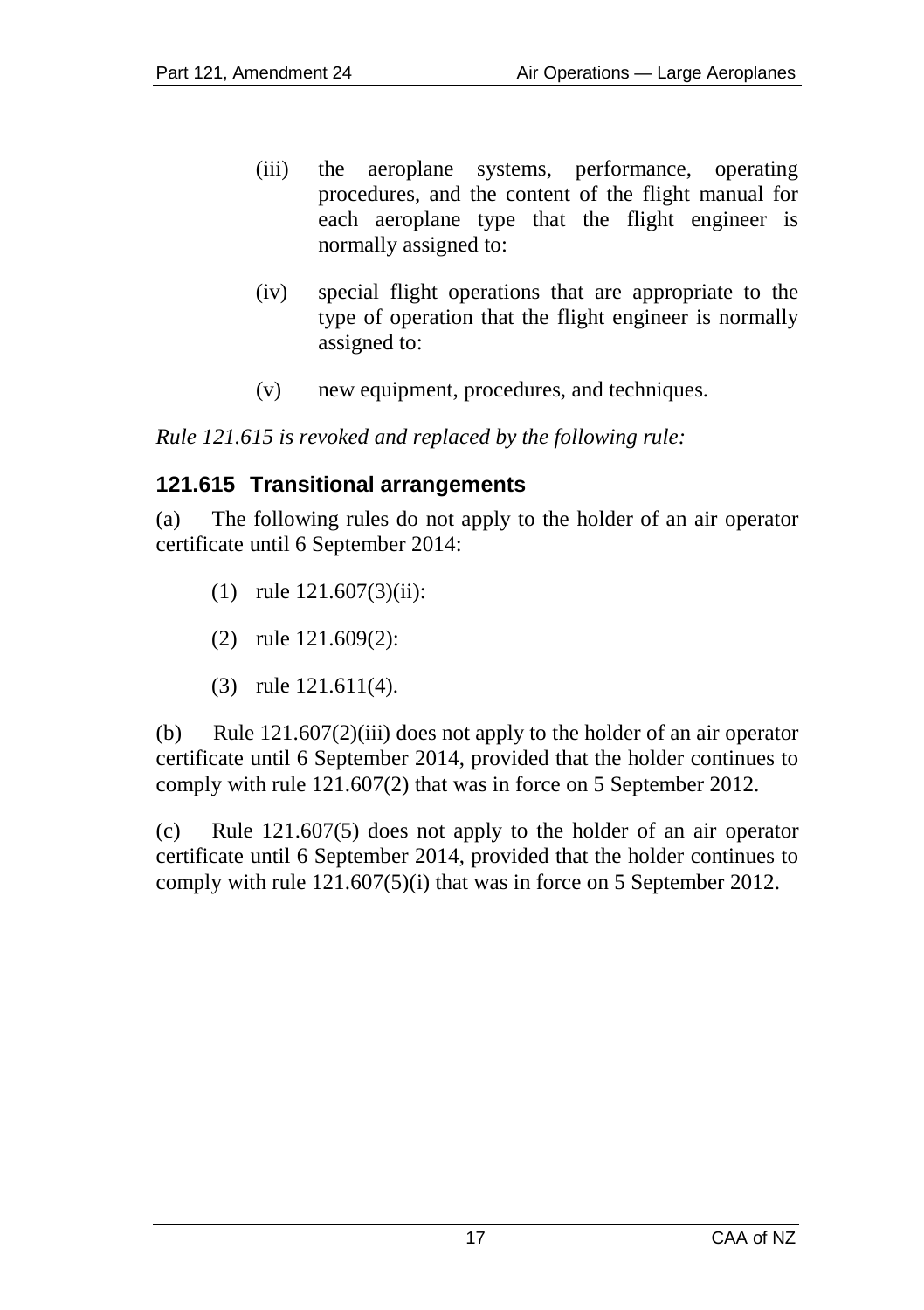# <span id="page-17-0"></span>**Consultation Details**

*(This statement does not form part of the rules contained in Part 121. It provides details of the consultation undertaken in making the rules.)*

A Notice of Proposed Rulemaking, NPRM 13-02 Omnibus 2013, containing the proposed rule amendments for Part 121, and other proposed rule amendments in various Parts, was issued for public consultation under Docket 13/CAR/1 on 30 May 2013.

A period of 30 days was allowed for comment on the proposed rule. A total of 4 responses to the NPRM were received; one related to Part 121.

The purpose of NPRM 13-02 was to make minor editorial and minor technical amendments to various Parts of the Civil Aviation Rules (CAR). The proposed amendments included the correction of spelling and grammatical errors, the updating of various rules in accordance with current International Civil Aviation Organization (ICAO) standards, definitions and abbreviations, and the revocation of specific transitional arrangements that have expired.

### *Details of Public Submissions and CAA Response*

# <span id="page-17-1"></span>**Rule 121.557 Crew member introduction segment**

The submitter stated:

Part 1 Air Operation Definition Proposed change to include Adventure Aviation Operation.

We have no objection to the inclusion of the words Adventure Aviation Operations.

However we believe this will create an inequality and confusion that perhaps has not been recognised.

Rule 121.557 Crew Member Introduction Segment

This rule requires that a pilot has acquired at least 500 hours of flight time experience as a pilot, including at least 100 hours of flight time in Air Operations as defined in Part 1 [italics addition to current rule] or

Has acquired at least 500 hours flight time experience as a pilot on a multi engine aeroplane type.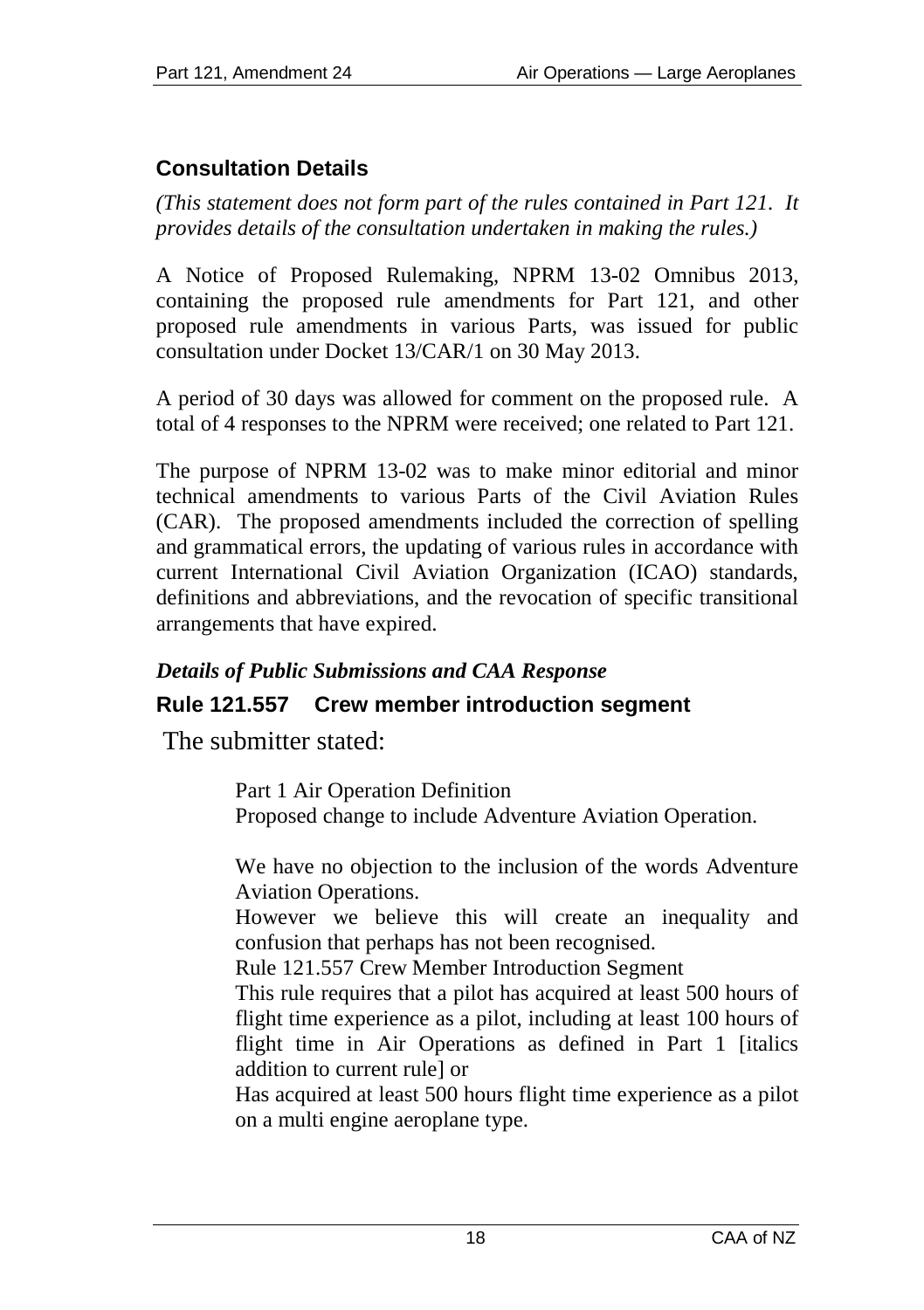The inclusion of Adventure Aviation Operations within the Air Operations definition would create a situation where the activities listed under the Adventure Aviation Operation definition would suffice to satisfy the flight time requirements of the 121.557 Air Operations 100 hour requirement.

Instructional flights carried out by qualified instructors, be it in Multi engine or single engine aircraft, are not classified as an Air Operation, as the person under instruction is by definition is a Crew Member.

This would create the rather bizarre situation whereby a person who had 100 hours flight time conducting any of the items listed in 1 to 8 of the Adventure Aviation Operation definition [ for example a tandem hang glider or para glider flight] would be able to satisfy the 100 hour ATO requirement of 121.557, but a person carrying out flight instruction would not.

We suggest the following

- CAA define Instructional flights carried out by qualified Flight Instructors as being an Air Operation, or
- Delete the requirement for 100 hours Air Operations from 121.557 [preferred]
- Delete the requirement for 500 hours multi engine experience from 121.557 [preferred]

# *CAA Response*

*Following the implementation of Part 115, the CAA agreed to add "adventure aviation operations" in the current definition of "air operations" in Part 1 so that Part 115 certificate holders have the same privileges as the Part 119 certificate holders regarding the Part 43 A1 maintenance schedule. The CAA notes that adding "adventure aviation operations" in Part 1 definition will have effect on other rules where "air operations" is referenced, in this case rule*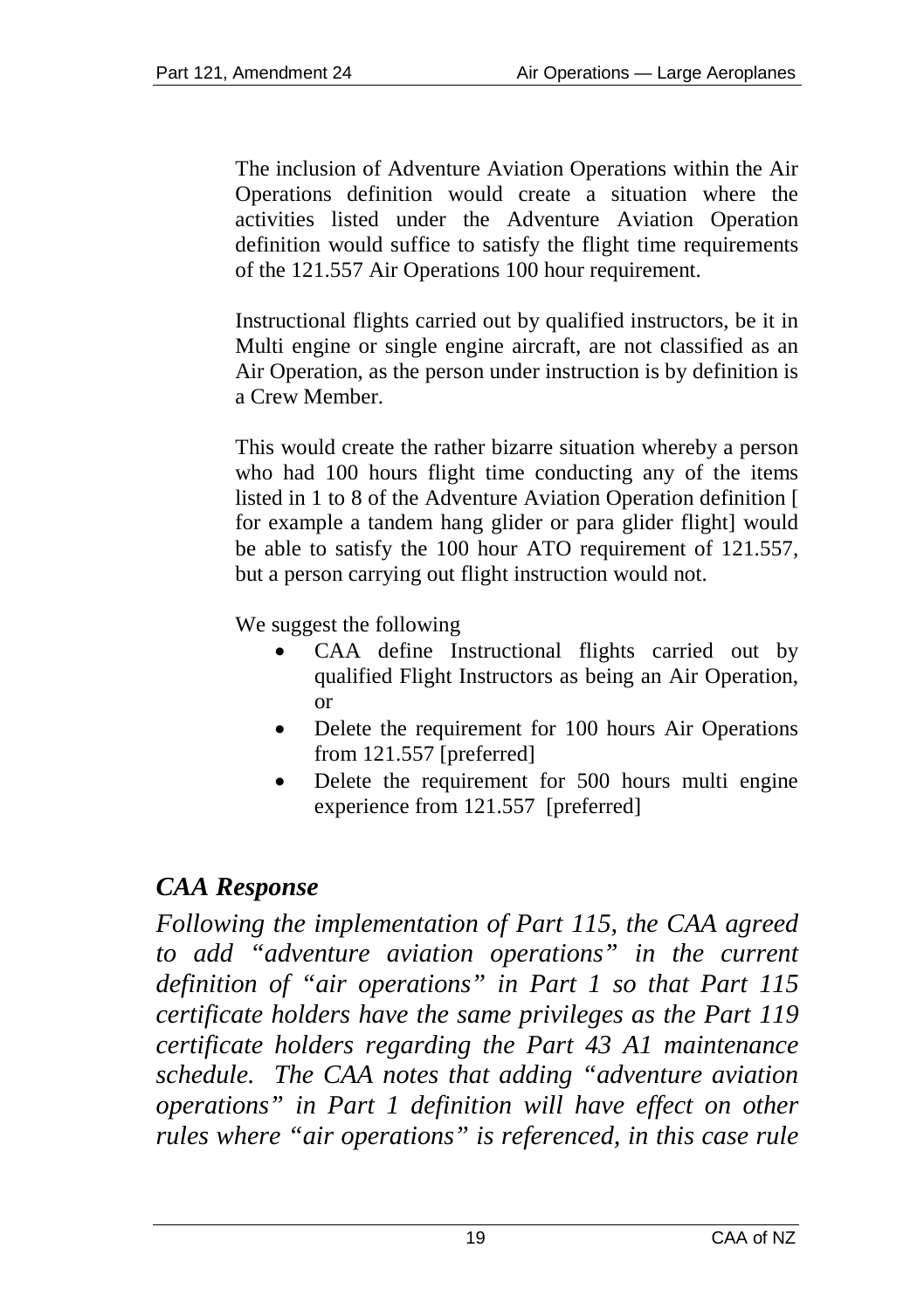*121.557(d)(1)(i), and will check other rule parts for the same unintended consequence.* 

*The CAA reviewed the submission and resolved to qualify the reference to "air operations" in rule*  $121.557(d)(1)(i)$  *by adding "(air operations) conducted under Parts 121, 125 or 135" in order to specify the relevant types of air operation involved so that flight time experience in adventure aviation operations is excluded. After further internal review, the proposed rule 121.557(d) was further amended by removing—*

- *the phrase 'at least 100 hours of flight time in air operations' as defined in Part 1 ( paragraph (1)(i)); and*
- *the minimum 500 hours of flight time experience as a pilot on a multi-engine aeroplane type and replacing with 'completes the certificate holder's airline pilot training programme acceptable to the Director' (paragraph (1)(ii)); and*
- *paragraph (2)(ii) regarding the minimum 40 hours of instrument time; and*
- *the phrase 'for air operations at night' in paragraph (3).*

*These later amendments are more aligned with the proposed wordings of the same rule in the earlier NPRM Docket 6/CAR/5; of which industry had been consulted on.* 

*The CAA considers other suggestions offered by the submitter to be outside the scope of an omnibus amendment*